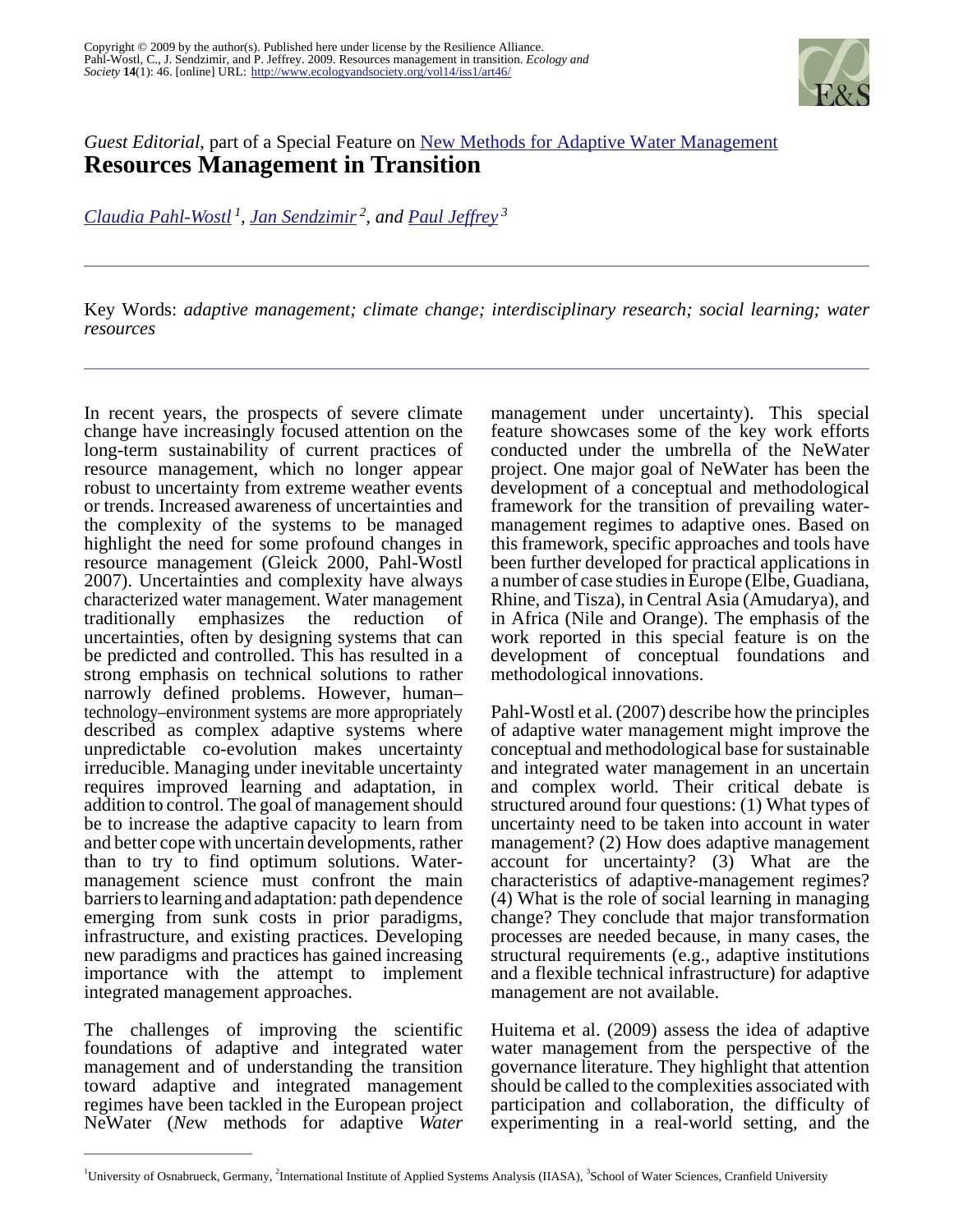politicized nature of discussion on governance at the bioregional scale.

van der Brugge and van Raak (2007) investigate three central concepts from the transitionmanagement literature for their potential contribution to adaptive management. They conclude that, in particular, the notions of arenas and shadow networks merit further study through joint research.

Sendzimir et al. (2007) examine what barriers and bridges operate at which scales to either enhance or block the potential for transition (transformability) of the regime that currently manages the Tisza river basin in Hungary. Special attention is paid to comparing the transformability of the Tisza with other regional resource-management regimes in Sweden and Florida based on the relative contributions of shadow networks, local champions, and innovative ideas.

Krysanova et al. (2008) provide an overview of existing practices for coping with floods and droughts, compare strategies in different river basins, and outline the areas that need improvement. An analysis of the coping strategies shows that structural measures exist in all seven river basins, but that non-structural measures are generally not very extensive or advanced.

Aerts et al. (2008) advocate a diversification of measures as one robust strategy to address the challenges of climate change. They introduce a new method based on Modern Portfolio Theory (MPT) that contributes to developing flood-management strategies. This theory aims at finding sets of investments that diversify risks, thereby reducing the overall risk of the total portfolio of investments.

Raadegever et al. (2008) reflect on strategies for transboundary management. Their paper presents a comprehensive overview of regime features that support adaptive management, focused on transboundary river-basin management. It then collates these features into a framework describing actor networks, policy processes, information management, and legal and financial aspects. Subsequently, this framework is applied to the Orange and Rhine basins.

Nilsson and Renöfält (2008) describe the key issues associated with environmental flows in river management needed to address the challenge of how to satisfy the needs of both humans and nature

without sacrificing one or the other. They review knowledge in this field, provide examples on how the flow regime and the water quality can impact ecosystem processes, and conclude that most problems are associated with low-flow conditions. Given that reduced flows represent an escalating problem in an increasing number of rivers worldwide, managers are facing enormous challenges.

Schlüter and Pahl-Wostl (2007) propose an agentbased modeling approach to explore system characteristics and mechanisms of resilience in a complex resource-management system, based on a case study of water use in the Amudarya River. The aim is to investigate the influence of (1) the organizational structure of water management, (2) information on water availability, and (3) the diversity of water uses on the resilience of the system to short- and long-term water scarcity. Diversification of resource use, e.g., irrigation and fishing, increases the performance of the decentralized regime and the resilience of both.

Dewulf et al. (2007) outline a framing approach to cross-disciplinary research that focuses on the different perspectives that researchers from different backgrounds use to make sense of the issues they want to research jointly. They analyze the challenges posed by frame diversity and the methods used to support social-learning processes to develop the capacity of researchers to cross the boundaries for their domain of expertise and engage in productive interdisciplinary research.

Medema et al. (2008) critically review the claims made for integrated water-resource management and adaptive management against evidence from their implementation, and explore whether or not criticisms are rooted in problems encountered during the translation from research to practice. They discuss these findings in the context of the broader societal challenge of effective translation of research into practice, science into policy, and ambition into achievement.

In guiding this special issue to fruition, we have been struck by the way in which reframing sustainable water management within an adaptivemanagement paradigm has encouraged a generosity of intellectual spirit among the involved researchers. Disciplinary and professional distractions have receded in the face of problem statements that transcend specializations. The nature and benefits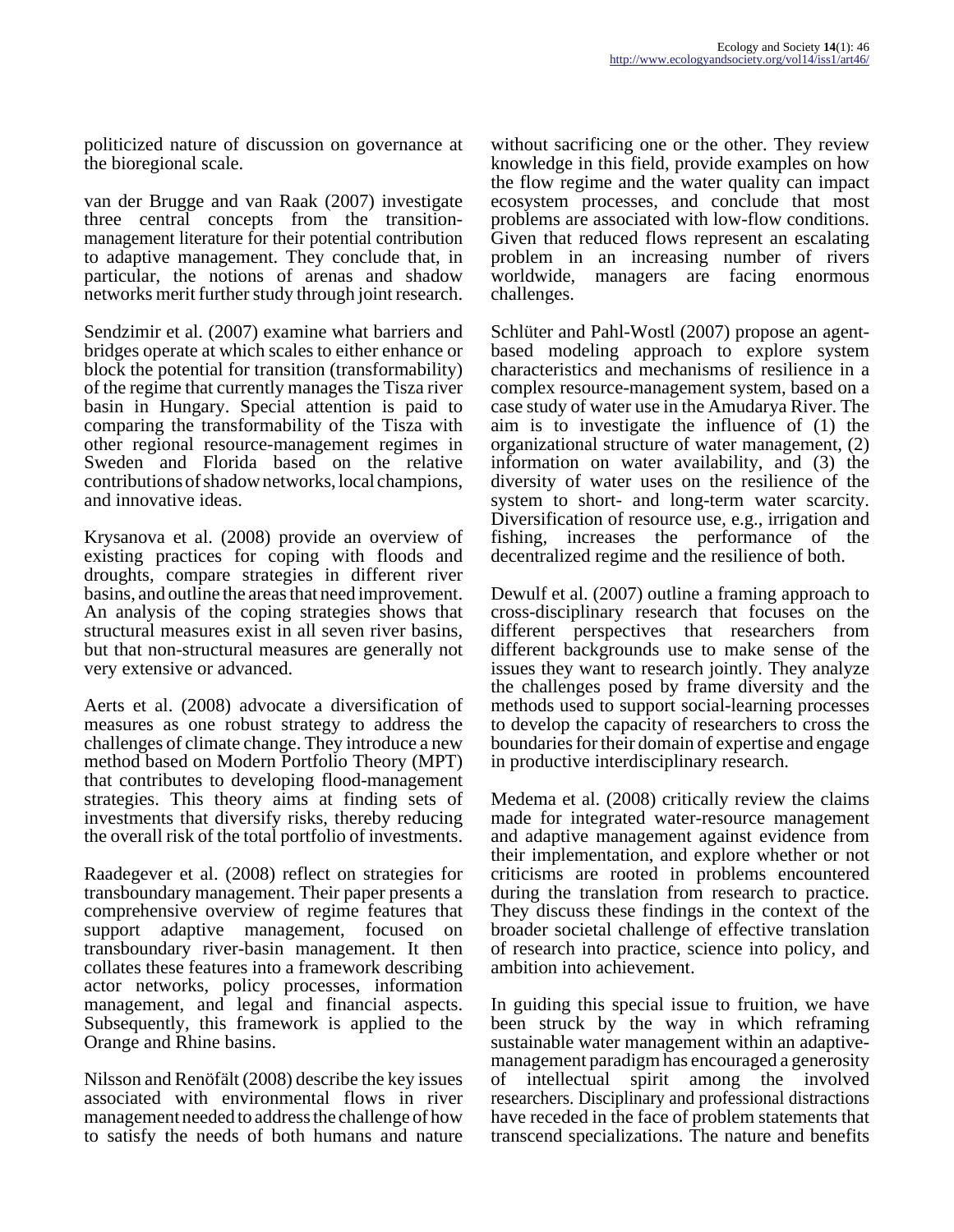of such inclusive yet highly productive collaboration are largely hidden in the products of our activities. We would, however, like to acknowledge here the often courageous commitment to transdisciplinary working exhibited by the NeWater project team. Professional and intellectual risk taking have characterized much of the research; leading, as demonstrated by the contributions in this special issue, to richer, more nuanced appreciations of the challenges facing those communities exposed to urgent water-resource management issues.

*Responses to this article can be read online at: [http://www](http://www.ecologyandsociety.org/vol14/iss1/art46/responses/).ecologyandsociety.org/vol14/iss1/art46/ responses/*

## **Acknowledgments:**

*The work presented in this paper was funded by the European Commission (Contract N° 511179 - NEWATER).*

## **LITERATURE CITED**

**Aerts, J. C. J. H., W. Botzen, A. van der Veen, J. Krywkow, and S. Werners.** 2008. Dealing with uncertainty in flood management through diversification. *Ecology and Society* **13**(1): 41. [online] URL: [http://www.ecologyandsociety.org/vol13/](http://www.ecologyandsociety.org/vol13/iss1/art41/) [iss1/art41/](http://www.ecologyandsociety.org/vol13/iss1/art41/).

**Dewulf, A., G. François, C. Pahl-Wostl, and T. Taillieu.** 2007. A framing approach to crossdisciplinary research collaboration: experiences from a large-scale research project on adaptive water management. *Ecology and Society* **12**(2): 14. [online] URL: [http://www.ecologyandsociety.org/vol12/](http://www.ecologyandsociety.org/vol12/iss2/art14/) [iss2/art14/](http://www.ecologyandsociety.org/vol12/iss2/art14/).

**Gleick, P. H.** 2000. The changing water paradigm: a look at twenty-first century water resources development. *Water International* **25**:127–138.

**Huitema, D., E. Mostert, W. Egas, S. Moellenkamp, C. Pahl-Wostl , and R. Yalcin.** 2009. Adaptive water governance: assessing the institutional prescriptions of adaptive (co-) management from a governance perspective and defining a research agenda. *Ecology and Society* **14**

(1): 26. [online] URL: [http://www.ecologyandsociety.](http://www.ecologyandsociety.org/vol14/iss1/art26/) [org/vol14/iss1/art26/](http://www.ecologyandsociety.org/vol14/iss1/art26/).

**Krysanova, V., H. Buiteveld, D. Haase, F. F. Hattermann, K. van Niekerk, K. Roest, P. Martínez-Santos, and M. Schlüter.** 2008. Practices and lessons learned in coping with climatic hazards at the river-basin scale: floods and drought. *Ecology and Society* **13**(2): 32. [online] URL: [http://www.ecologyandsociety.org/vol13/iss2/](http://www.ecologyandsociety.org/vol13/iss2/art32/) [art32/.](http://www.ecologyandsociety.org/vol13/iss2/art32/)

**Medema, W., B. S. McIntosh, and P. J. Jeffrey.** 2008. From premise to practice: a critical integrated water resources management and adaptive management approaches in the water sector. *Ecology and Society* **13**(2): 29. [online] URL: [http://www.ecologyandsociety.org/vol13/](http://www.ecologyandsociety.org/vol13/iss2/art29/) [iss2/art29/](http://www.ecologyandsociety.org/vol13/iss2/art29/).

**Nilsson, C., and B. Malm Renöfält.** 2008. Linking flow regime and water quality in rivers: a challenge to adaptive catchment management. *Ecology and Society* **13**(2): 18. [online] URL: [http://www.ecolog](http://www.ecologyandsociety.org/vol13/iss2/art18/) [yandsociety.org/vol13/iss2/art18/](http://www.ecologyandsociety.org/vol13/iss2/art18/).

**Pahl-Wostl, C.** 2007. The implications of complexity for integrated resources management. *Environmental Modeling and Software* **22**: 561– 569.

**Pahl-Wostl, C., J. Sendzimir, P. Jeffrey, J. Aerts, G. Berkamp, and K. Cross.** 2007. Managing change toward adaptive water management through social learning. *Ecology and Society* **12**(2): 30. [online] URL: [http://www.ecologyandsociety.org/vol12/](http://www.ecologyandsociety.org/vol12/iss2/art30/) [iss2/art30/](http://www.ecologyandsociety.org/vol12/iss2/art30/).

**Raadgever, G. T., E. Mostert, N. Kranz, E. Interwies, and J. G. Timmerman.** 2008. Assessing management regimes in transboundary river basins: do they support adaptive management? *Ecology and Society* **13**(1): 14. [online] URL: [http://www.ecolog](http://www.ecologyandsociety.org/vol13/iss1/art14/) [yandsociety.org/vol13/iss1/art14/](http://www.ecologyandsociety.org/vol13/iss1/art14/).

**Schlüter, M., and C. Pahl-Wostl** 2007. Mechanisms of resilience in common-pool resource management systems: an agent-based model of water use in a river basin. *Ecology and Society* **12** (2): 4. [online] URL: [http://www.ecologyandsociety.](http://www.ecologyandsociety.org/vol12/iss2/art4/) [org/vol12/iss2/art4/](http://www.ecologyandsociety.org/vol12/iss2/art4/).

**Sendzimir, J., P. Magnuszewski, Z. Flachner, P. Balogh, G. Molnar, A. Sarvari, and Z. Nagy** 2007.